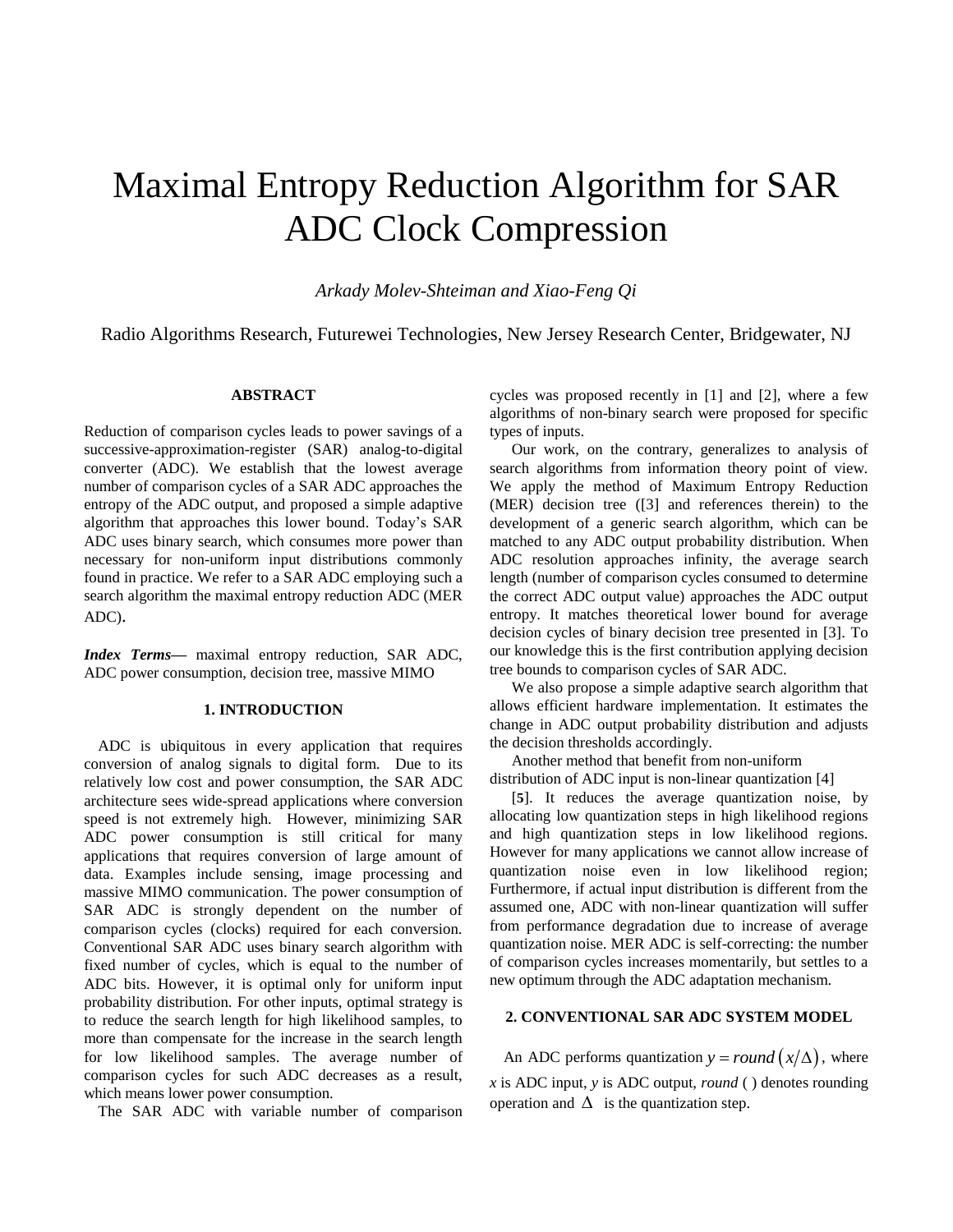Assume that input to an *N*-bits ADC is limited by:

$$
-0.5 \cdot \Delta \le x < \left(2^N \cdot \Delta - 0.5 \cdot \Delta\right) \tag{1.1}
$$

Then *y* is any integer number from 0 to  $2^N - 1$  satisfying to:  $\Delta (y-0.5) \leq x < \Delta (y+0.5)$ (1.2)

The SAR ADC provides iterative search of output *y* satisfying(1.2). Its block diagram is shown in figure 1.





A SAR ADC contains the following components.

- A sample-and-hold unit that provides time domain sampling of input signal.
- An *N*-bits Digital-to-Analog Converter (DAC) that generates analog reference based on digital hypothesis  $\hat{y}$

$$
\hat{x}(\hat{y}) = \Delta \cdot (\hat{y} - 0.5) \tag{1.3}
$$

- A comparator which compares input signal with DAC output and produces binary outcome:

$$
z = (x < \hat{x}(\hat{y})) = (0 \text{ or } 1)
$$
\n
$$
(1.4)
$$

Control logic that searches for the DAC input combination with guidance from comparator output, which satisfies  $\hat{x}(\hat{y}) \leq x < \hat{x}(\hat{y}) + \Delta$ combination is taken as the ADC output, namely  $y = \hat{y}$ .

Let  $\hat{y}_m$  and  $z_m$  denote DAC input and comparator output following comparison cycle *m*, respectively.

After each comparison cycle *m* we may conclude that ADC output satisfies  $(LB_m \leq y \leq UB_m)$ , where  $LB_m$  and *UB<sup>m</sup>* denote lower and upper bound of ADC output ambiguity interval, respectively:  $B_m = [LB_m, UB_m].$ Obviously, before the search starts.  $B_0 = \left[0, 2^N\right]$ .

Each comparison cycle changes ADC output ambiguity interval according to the rule below.

If 
$$
(x < \hat{x}(\hat{y}_m))
$$
  $UB_m = \hat{y}_m$   $LB_m = LB_{m-1}$   
\nElse  $LB_m = \hat{y}_m$   $UB_m = UB_{m-1}$  (1.5)

A rational search algorithm chooses new comparison threshold  $\hat{y}_{m+1}$ previous ambiguity interval. Therefore each comparison cycle reduces the size of ADC output ambiguity interval until eventually (say after *M*

comparison cycles) it shrinks to  $(UB_M - LB_M) = 1$ , which means that there is no more ambiguity and we found the ADC output which is equal to  $y = LB_M$ . The above procedure is essentially a search over a decision tree.

Sampling Clock  $\frac{1}{\sqrt{2}} \left| \frac{y}{\sqrt{2}} \right| \rightarrow y$  control  $\rightarrow$  *y* each half). After *N* comparison cycles it shrinks ambiguity  $\frac{z}{y}$  *z z z z z z z z z z z z z z z z z z z z z z z z z z z z z z z z z z z z* The conventional SAR ADC does binary search. Starting from ambiguity interval  $[0, 2^N]$ , each comparison cycle it cuts ambiguity interval by half, by choosing hypothesis right at the center of possibilities interval (ensuring equal size of interval to one, ending the search process. The flowchart of binary search algorithm is given in [Figure 2:](#page-1-0)

| $LB_0 = 0$             | $UB_0 = 2^N$                                                       |                                      |
|------------------------|--------------------------------------------------------------------|--------------------------------------|
| For $m=1:N$            | $\hat{y}_m = (LB_{m-1} + UB_{m-1})/2$                              |                                      |
| For $m=1:N$            | If $(x < \hat{x}(\hat{y}_m))$ $UB_m = \hat{y}_m$ $LB_m = LB_{m-1}$ |                                      |
| End                    | Else                                                               | $LB_m = \hat{y}_m$ $UB_m = UB_{m-1}$ |
| ADC output: $y = LB_N$ | Else                                                               | $LB_m = \hat{y}_m$ $UB_m = UB_{m-1}$ |

<span id="page-1-0"></span>Figure 2 The flowchart of binary search algorithm

## **3. MAXIMUM ENTROPY REDUCTION SEARCH**

An analytical lower bound on average decision cycles for a generalized decision tree was presented in [\[3\]](#page-4-2). In the case of SAR ADC, this limit corresponds to the entropy of the ADC output, which can simultaneously be considered as the initial value of the ADC output entropy before the search outcomes are available:

$$
H(y) = -\sum_{n=0}^{2^{N-1}} p_n \cdot \log_2(p_n)
$$
 (1.6)

where  $p_n$  denote the probability of the ADC output *y* taking on the value *n:* 

$$
p_n = \Pr(y = n) = \Pr(-0.5 \cdot \Delta \le (x - n \cdot \Delta) < 0.5 \cdot \Delta) \tag{1.7}
$$

The *m-*th comparison changes ADC output ambiguity interval to  $\overline{B}_m$ , and the ADC output entropy after *m* comparison cycle conditioned on  $B_m = B_m$  becomes

$$
H(y | B_m = \overline{B}_m) = -\sum_{n=\overline{B}_m}^{\overline{B}_m} p_{m,n} \cdot \log_2 (p_{m,n})
$$
(1.8)

where:

$$
p_{m,n} = \Pr\left(y = n \mid B_m = \overline{B}_m\right) = p_n / \sum_{n = \overline{L}B_m}^{\overline{U}B_{m} - 1} p_n \tag{1.9}
$$

Search algorithm (1.5) ensures that each comparison cycle reduces ambiguity interval of ADC output, until it shrinks to one. When that happens the output entropy is equal to 0, and the search process ends. In order to minimalize search length we must choose threshold  $\hat{y}_{m+1}$  for the  $(m+1)$ -th comparison cycle in such a way that the post-comparison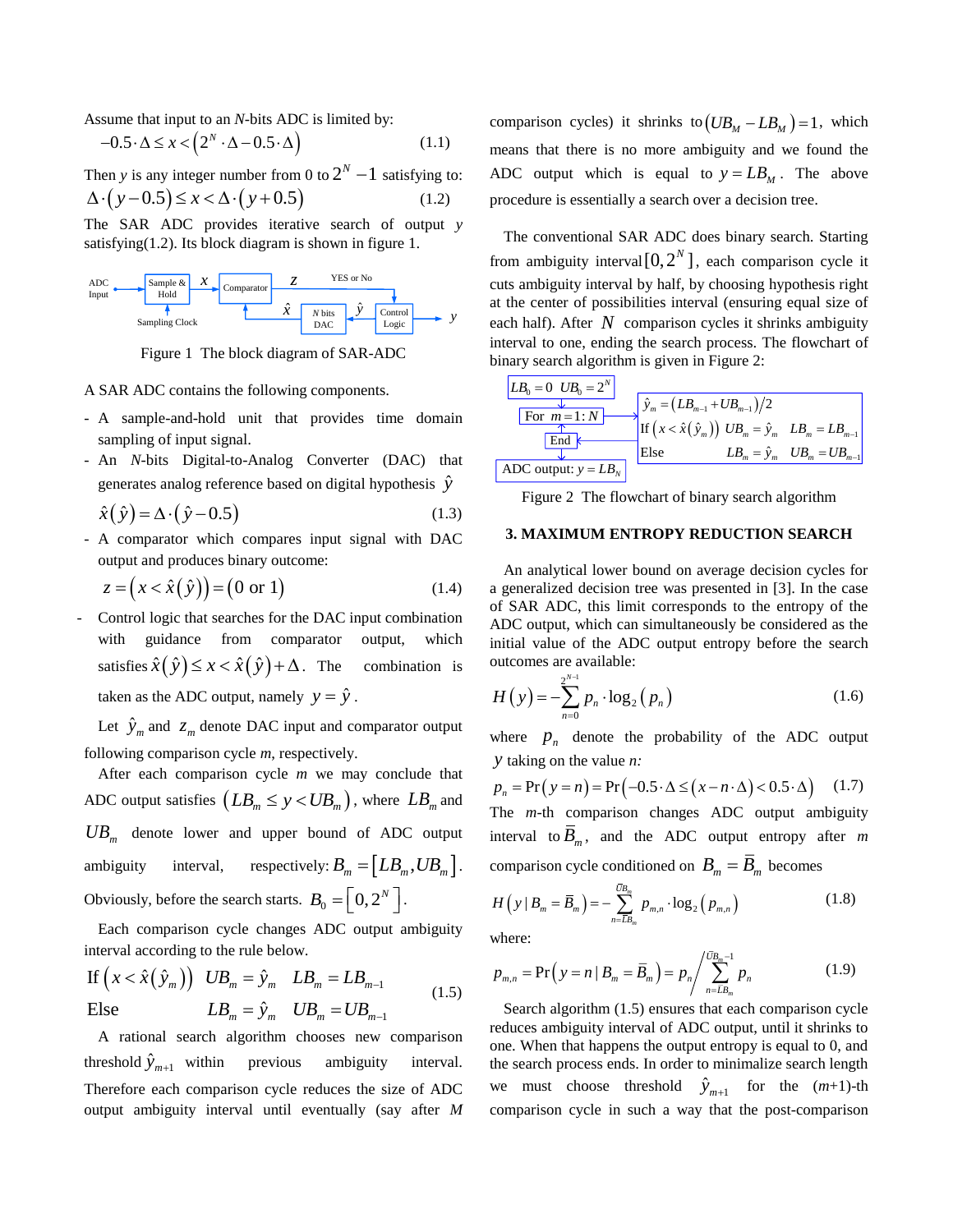expectation of the ADC output entropy conditioned on the previous ambiguity interval *B m* is minimal.

According to (1.5) ambiguity interval  $B_{m+1}$  is fully determined by the previous ambiguity interval *B m* and comparison result  $z_{m+1}$ . It follows that ADC output entropy after (*m*+1) comparison cycle is:

 $H(y | B_{m+1} = \overline{B}_{m+1}) = H(y | B_m = \overline{B}_m, z_{m+1} = \overline{z}_{m+1})$  (1.10) Therefore the expectation of the ADC output entropy after the (*m*+1)-th comparison given previous ambiguity interval *B m* is average entropy over two possible realizations of comparator output  $z_{m+1}$ :

$$
E_m = \sum_{z=0,1} \Pr_m (z_{m+1} = z) \cdot H (y | B_m = \overline{B}_m, z_{m+1} = z)
$$
 (1.11)

which happens to be the conditional entropy of ADC output *y* given comparison result  $z_{m+1}$  conditioned on  $(B_m = \overline{B}_m)$ 

$$
E_m = H\left(y \mid z_{m+1}, B_m = \overline{B}_m\right)
$$
\nAccording to chain rule.

\n(1.12)

According to chain rule

**[\[6](#page-4-5)**]:  $E_m = H(y, z_{m+1} | B_m = \overline{B}_m) - H(z_{m+1} | B_m = \overline{B}_m)$  (1.13) where  $H(y, z_{m+1} | B_m = \overline{B}_m)$  is joint entropy of *y* and  $z_{m+1}$ conditioned on  $(B_m = \overline{B}_m)$ . Since the comparison result  $z_{m+1}$  is completely determined by the ADC output *y*,

$$
E_m = H\left(\left|y\right|B_m = \overline{B}_m\right) - H\left(z_{m+1} \mid B_m = \overline{B}_m\right) \tag{1.14}
$$

From (1.14) it follows that to minimize entropy expectation after comparison cycle (*m*+1) we must maximize entropy of comparator output in cycle (*m*+1) , i.e.

$$
\min(E_m) \Leftrightarrow \max\left(H\left(z_{m+1} \mid B_m = \overline{B}_m\right)\right) \tag{1.15}
$$

Therefore we may also call  $H\left(z_{m+1} | B_m = \overline{B}_m\right)$  the information gain (or entropy reduction) of comparison cycle  $(m+1)$ . Because the comparator output  $z_{m+1}$  is binary, its entropy is equal to:

$$
H(z_{m+1} | B_m = \overline{B}_m) = -p_{z,0} \cdot \log_2 (p_{z,0}) - p_{z,1} \cdot \log_2 (p_{z,1}) \quad (1.16)
$$
  
Where:

$$
p_{z,0} = \Pr\left(z_{m+1} = 0 \mid B_m = \overline{B}_m\right) = \sum_{n=\overline{L}B_m}^{\widehat{y}_{m+1}-1} p_n / \sum_{n=\overline{L}B_m}^{\widehat{U}B_m-1} p_n \quad (1.17)
$$

$$
p_{z,1} = \Pr\left(z_{m+1} = 1 \mid B_m = \overline{B}_m\right) = \sum_{n=\hat{y}_{m+1}}^{\overline{UB}_m - 1} p_n / \sum_{n=\overline{LB}_m}^{\overline{UB}_m - 1} p_n \qquad (1.18)
$$

The entropy of binary output is maximized when the absolute value of the difference  $|p_{z,0} - p_{z,1}|$  is minimized [\[6\]](#page-4-5). Therefore optimal threshold for comparison (*m*+1) is:

$$
\hat{y}_{m+1} = \argmin_{\hat{y}} (|p_{z,0} - p_{z,1}|) = \argmin_{\hat{y}} \left( \sum_{n=LB_m}^{\hat{y}-1} p_n - \sum_{n=\hat{y}}^{\bar{U}B_m-1} p_n \right) (1.19)
$$

As can be seen the thresholds and comparison outcomes are solely determined by the ADC outputs probabilities. The flowchart of MER search algorithm is shown i[n](#page-2-0)

[Figure](#page-2-0) 3.

| $ m=0, LB_0 = 0, UB_0 = 2^N$ $ m=m+1$                                                                                                                                                                                   |      |                                                                              |
|-------------------------------------------------------------------------------------------------------------------------------------------------------------------------------------------------------------------------|------|------------------------------------------------------------------------------|
| $\underbrace{\boxed{\text{While}\left((UB_m - LB_m) > 1\right)} }_{\text{$\uparrow$}} \Rightarrow \hat{y}_m = \arg \min_{\hat{y}} \left  \sum_{n=LB_{m-1}}^{\hat{y}-1} p_n - \sum_{n=\hat{y}}^{UB_{m-1}-1} p_n \right $ |      |                                                                              |
| End $\vert$                                                                                                                                                                                                             |      | $\exists$ If $(x < \hat{x}(\hat{y}_m))$ $UB_m = \hat{y}_m$ $LB_m = LB_{m-1}$ |
| ADC output: $y = LB_m$                                                                                                                                                                                                  | Else | $LB_{m}=\hat{y}_{m}$ $\quad UB_{m}=UB_{m-1}$                                 |

<span id="page-2-0"></span>Figure 3 The flowchart of MER search algorithm

If ADC resolution *N* is sufficiently high, each comparison splits the ADC output ambiguity intervals into two subintervals with almost equal probability and chooses one of them, and the probability of the subsequent ambiguity interval is decreased by a factor of 2 from the previous one. Suppose the input corresponds to ADC output *n*, and it takes *M* comparison cycles for the MER ADC to locate this output. The probability of ambiguity interval after *M* cycles is 0.5*<sup>M</sup>* , which for sufficiently large *N* can always contain an arbitrarily small probability mass of a *single* element,  $p_n$ . Therefore the number of comparison cycles to find output *n* approaches  $-\log_2(p_n)$  from above, and average number of ADC comparison cycles is lower-bounded by

$$
L = -\sum_{n=0}^{2^{N-1}} p_n \cdot \log_2(p_n)
$$
 (1.20)

We established that if ADC resolution *N* is sufficiently large, average search length of MER algorithm converges to entropy of ADC output, which according to [\[3\]](#page-4-2) is the lower bound. The higher the number of ADC bits, the tighter the bound.

### **4. DECISION TREE EXAMPLE**

To illustrate MER ADC operation, let us take example of 2 bits ADC with input  $-0.5 \le x < 3.5$ , quantization step  $\Delta = 1$  and the following output probability distribution:

$$
p_0 = 0.125
$$
,  $p_1 = 0.125$ ,  $p_2 = 0.25$ ,  $p_3 = 0.5$  (1.21)  
The decision trees for MER search is shown in figure 4.



Figure 4 The SAR-ADC MER search decision tree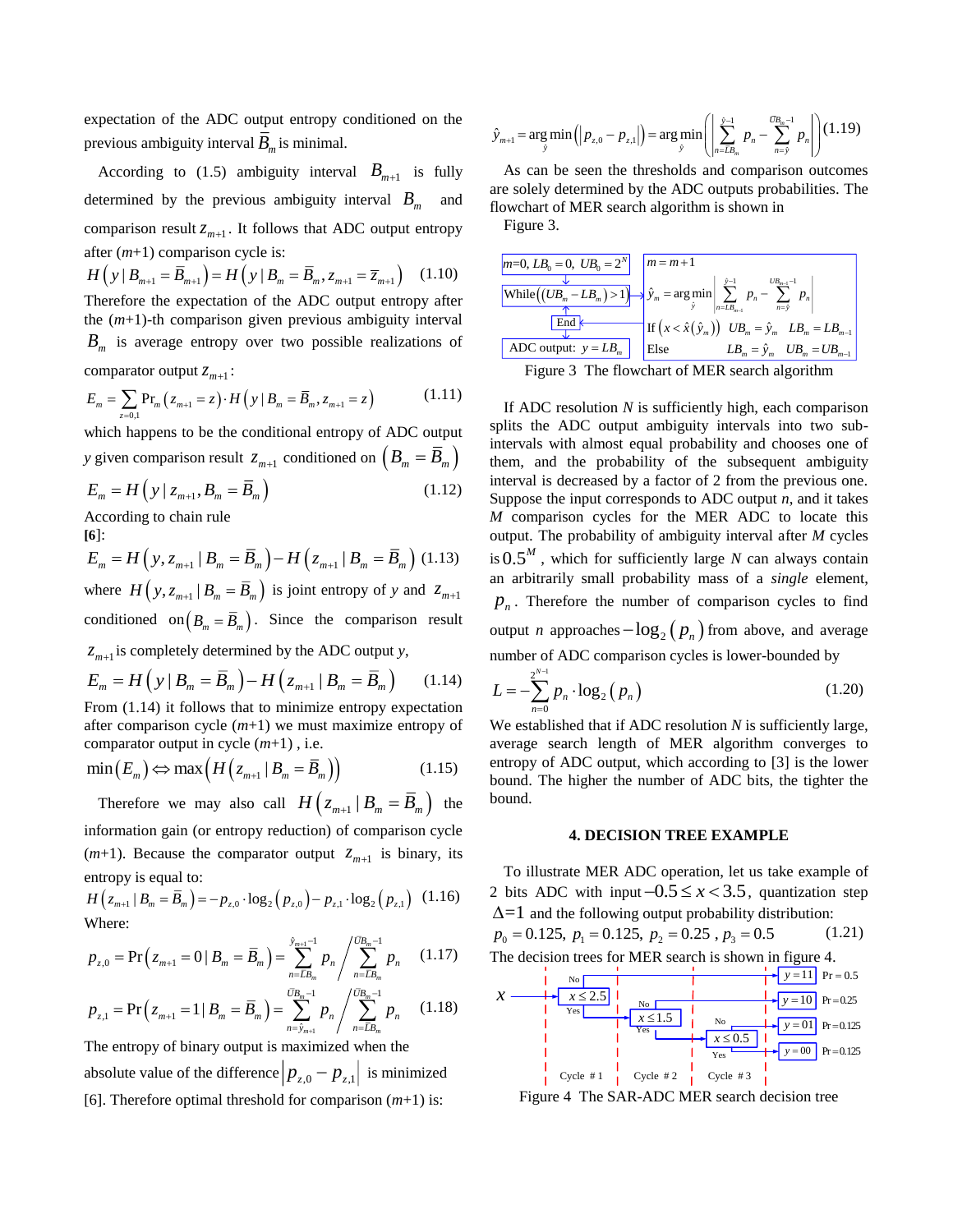The conventional ADC with binary search for every sample spends 2 comparison cycles. MER ADC in the worst case, for least likely sample spends 3 cycles. However, an average number of cycles is equal to:

 $L = 1 \cdot p_3 + 2 \cdot p_2 + 3 \cdot p_1 + 3 \cdot p_0 = 1.75$  (1.22) It illustrates the savings that MER ADC provides in the number of comparison cycles.

#### **5. HARDWARE IMPLEMENTATION**

The optimal threshold  $\hat{y}$  for each comparison cycle may be pre-calculated according to (1.19) and stored in decision tree memory organized into  $(2<sup>N</sup> - 1)$  nodes. Each node contains a comparison threshold  $\hat{y}$  and two sub-nodes, for true and false comparison results respectively. Each subnode contains a search stop flag. If this flag is true, then the sub-node contains value of ADC output. Otherwise sub-node contains the address of a new node.

Starting from node zero, the MER ADC reads threshold associated with current node and compares input signal with this threshold. Based on result of this comparison, the ADC either reads value of ADC output and stops search process, or proceeds to a new node.

The flowchart of MER search algorithm with decision tree memory implementation is shown in [Figure 5.](#page-3-0) The examples of memory for MER decision tree which was shown in figure 4 is shown in [Figure 6.](#page-3-1) The architecture that implements MER ADC with adaptation mechanism is shown in [Figure 7.](#page-3-2)



<span id="page-3-0"></span>Figure 5 The flowchart of MER search algorithm with decision tree memory implementation

| Node $0 - \hat{y} = 2.5$ | if $(x < \hat{y})$ y=11 | else go to Node 1 |
|--------------------------|-------------------------|-------------------|
| Node $1 - \hat{y} = 1.5$ | if $(x < \hat{y})$ y=10 | else go to Node 2 |
| Node $2 - \hat{y} = 0.5$ | if $(x < \hat{y})$ y=01 | else $v=00$       |

Figure 6 The MER search decision tree memory.

<span id="page-3-1"></span>

<span id="page-3-2"></span>The MER ADC repeats the architecture of conventional SAR-ADC (see figure 1) with the following modifications: Control logic is equipped with decision tree memory. The Digital Signal Processor (DSP) has the ability to modify contents of the decision tree memory. At the beginning, when there is no prior information about signal statistics it stores binary decision tree and ADC operates as the conventional SAR ADC. As the conversion proceeds over successive samples, DSP collects statistics of ADC output. When statistics of ADC output settles down and input probability vector can be calculated, DSP calculates a new decision tree and stores it into ADC decision tree memory. The ADC starts operating in power saving mode.

In general, MER ADC needs input elastic buffer to absorb the sample-by-sample fluctuation of its cycle number. However, many applications that benefit from the ADC power saving do not need elastic buffer. Such applications typically require transferring a large array of analog data to digital form under a total time constraint, but do not impose a per-element time constraint. Examples of such applications are image processors and massive MIMO receivers.

#### **6. SIMULATION RESULTS**

For MER ADC simulation we choose signals with the following input distributions: A Gaussian distribution with peak-to-RMS ratio 10dB, and a Gaussian mixture that consists of two Gaussian distributions, one with a peak-to-RMS ratio of 10dB, the other 30dB, with likelihood of 0.1 and 0.9 respectively. First distribution is typical for OFDM signal and second one for medical imaging. Simulation results are shown in figure 7 and 8. From these figures we conclude that when ADC resolution is sufficiently high, the average number of MER ADC's comparison cycles approaches the ADC output entropy.



Figure 8 The average number of ADC comparison cycles for Gaussian (left) and Gaussian Mixture **(**right**)** input distributions

#### **7. CONCLUSIONS**

 $\frac{y}{y}$   $\rightarrow$   $\frac{\text{ADC}}{\text{Output}}$  The MER search algorithm provides potentially significant reduction of SAR-ADC power consumption for signal with low entropy at the ADC output, without sacrificing ADC resolution. It may benefit power-sensitive applications such as image processing and Massive MIMO.

## **8. ACKNOWLEDGEMENT**

We thank Dr. Matt Miller of Futurewei for his helpful comments.